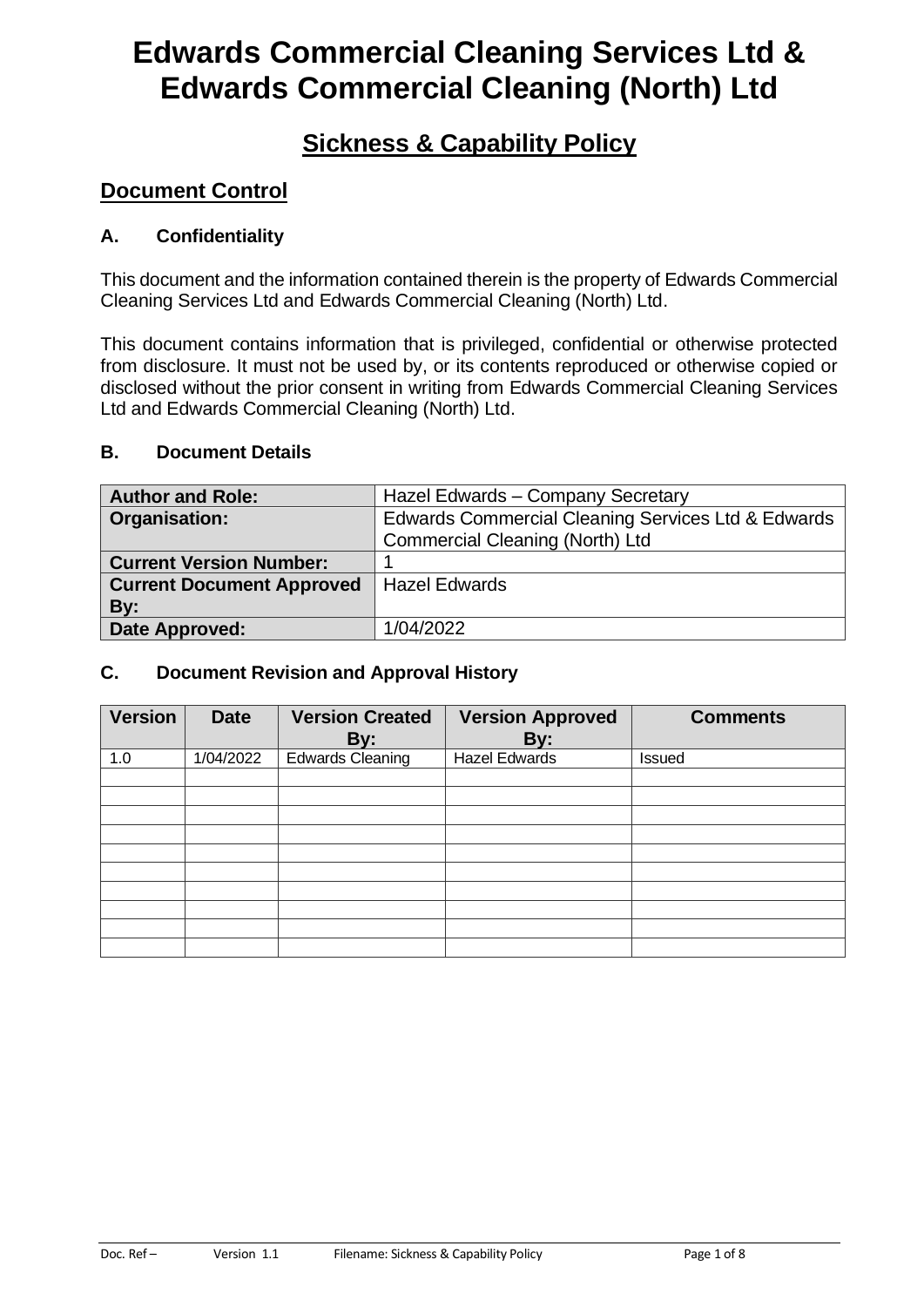### **Data Protection**

A written record of all meetings conducted under this procedure will be made, either by the person holding the meeting or by an additional person arranged by the organisation to take notes. The organisation processes any personal data collected during the sickness and capability process in accordance with its [Data Protection Policy.](http://www.xperthr.co.uk/policies-and-documents/data-protection-policy-compliant-with-the-gdpr-/162690/) Any data collected is held securely and accessed by, and disclosed to, individuals only for the purposes of completing the sickness and capability process.

Inappropriate access or disclosure of employee data constitutes a data breach and should be reported in accordance with the organisation's data protection policy immediately. It may also constitute a disciplinary offence, which will be dealt with under the organisation's disciplinary procedure.

### **Introduction**

Edwards Commercial Cleaning Services Ltd and Edwards Commercial Cleaning (North) Ltd takes the health and welfare of its staff extremely seriously and aims to minimise staff absence due to sickness through safe working practices, providing a welcoming and comfortable working environment, and through consistent, open communication and cooperation between the Company and its staff.

Each staff member is required to read the following Sickness Policy and make themselves aware of how it could affect them.

### **Notifying the Company of your Absence**

On the first day of sickness, and each working day of absence (until a medical certificate has been provided to cover your absence), **please telephone** (*not text or Whatsapp etc*) the office 0191 3000814 (North East) and for Yorkshire 0113 8870314 at the earliest possible opportunity, and in any event: 4 hours before you are due to start work, the night before a morning clean ideally.

Notification is to be made personally, or if you are unable to do so, by a relative, neighbour or friend, to the office on 0191 3000814 (North East) and for Yorkshire 0113 8870314.

Failure to fulfil your obligations in this respect may result in disciplinary action being taken against you. The Company also reserves the right to withhold sick pay for a failure to comply with the Company reporting requirements.

If you are off work on long-term sickness, your line manager or the office will contact you periodically, at mutually agreed times, to ascertain your progress towards recovery and discuss ways in which the Company might be able to help you in this regard.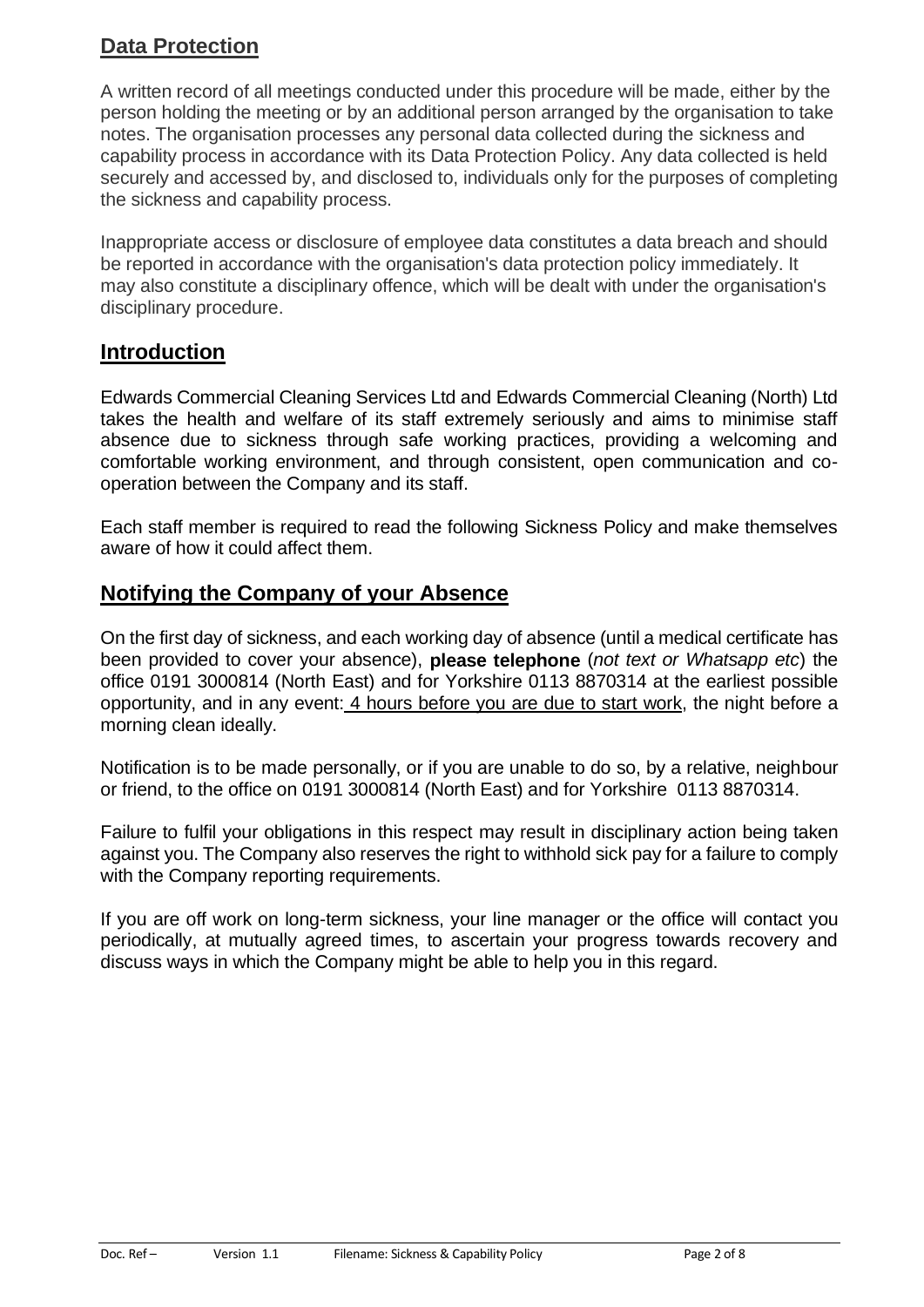### **Evidence of Incapacity for Work**

In cases of illness of up to seven days (including Saturdays and Sundays) a self-certification absence form must be completed upon return to work.

If your absence has been for longer than seven days (irrespective of whether they are working days), or you know it will be, you must obtain a certificate from your doctor (a "Statement of Fitness for Work") stating that you are "not fit for work" and the reasons why. You should send your "Statement of Fitness for Work" to Sarah Taylor, Office Manager at [Sarah@edwardscleaningltd.com](mailto:Sarah@edwardscleaningltd.com) or post it to the office, Suite 20 John Buddle Work Village, Buddle Rd, Newcastle upon Tyne NE4 8AW.

If your doctor gives you a certificate stating that you "may be fit for work" you should inform the office 01913000814 (North East) and for Yorkshire 01138870314 immediately. They will discuss with you any additional measures that may be necessary to enable you to return to work, taking account of your doctor's advice. This may take place at a return to work interview.

As absences can cause administrative and staffing problems, it is vital that you keep the Company informed of your progress and your likely return to work. You must therefore comply with all reasonable requests of the Company for information about your progress. You must also supply the Company with consecutive Statement of Fitness for Work Certificates to cover your absence.

### **Statutory Sick Pay**

You are only entitled to SSP on qualifying days; these are days on which you would normally be available for work. The first three qualifying days of sickness are waiting days. SSP is not payable for these.

If you are sick for four or more consecutive days, you will be paid Statutory Sick Pay (SSP) by the Company, provided you meet the criteria in the SSP Regulations, subject to your compliance with your obligations relating to notification.

SSP is treated like wages and is subject to Income Tax deductions and National Insurance contributions.

### **Time-off for Medical Appointments**

Where medical appointments are required due to sickness periods of any length in duration, unpaid time-off will be granted to attend these. At least 48 hours notice should be given of any appointment arranged, and you are required to time appointments so that they cause minimal disruption to the Business operations (i.e. most staff have set part time hours so book outside of working times) wherever possible.

An appointment letter or card from the provider of the medical appointment will need to be provided by you within 48 hours of the appointment being conducted (unless previously arranged.)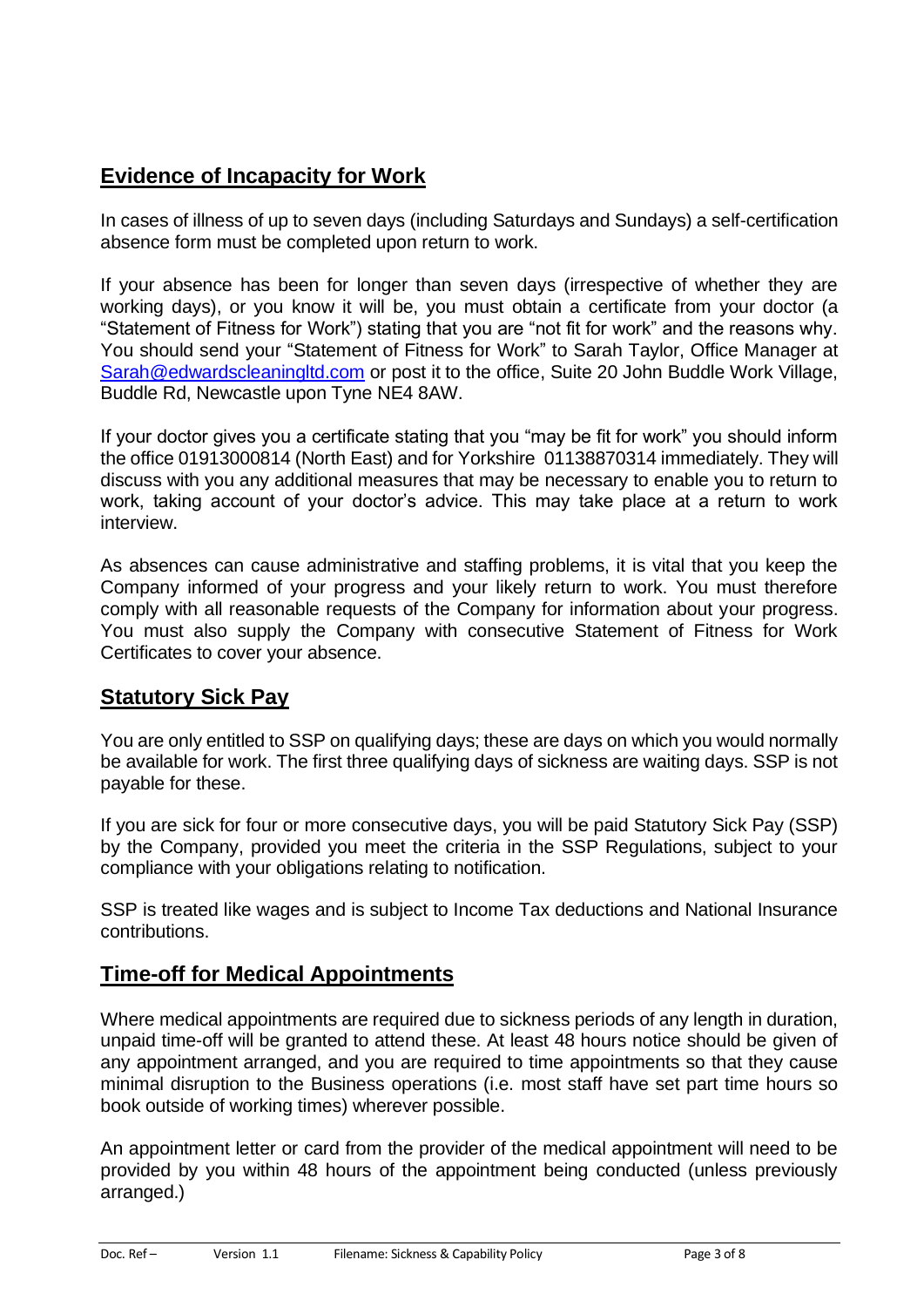### **Returning to Work After Absence**

On your return to work after any period of sickness, you must complete the Sickness Self-Certification Absence form shown in [Appendix A.](#page-4-0)

Copies of this form are available from the office and when completed, should be sent to Sarah Taylor, Office Manager at [Sarah@edwardscleaningltd.com](mailto:Sarah@edwardscleaningltd.com) or post it to the office, Suite 20 John Buddle Work Village, Buddle Rd, Newcastle upon Tyne NE4 8AW.

You will also be required to attend a "Return to Work Interview" with your line manager.

Failure to abide by the requirements may lead to disciplinary action being taken and / or loss of appropriate sickness payments.

If the Business considers it necessary, arrangements will be made for you to be medically examined (at the Business's expense). We reserve the right to choose the medical practitioner to carry out the examination and no medical report provided by you on your condition will remove the right of the Company to appoint its own practitioner to carry out an examination.

#### **SICKNESS ABSENCES**

**After three instances of sickness in any rolling six months you will be sent a letter notification that any further instances of absence, during this time scale, will prompt an interview with your line Manager. This interview will be to ascertain the scope and extent of the illness and your capacity to continue employment.**

**Three instances of sickness during a Probationary Period will be investigated and may mean that your employment could be terminated.**

Where temporary or permanent adjustments that are needed, and can be made to the workplace environment to accommodate a return to work (e.g. for a fracture, or a new / progressive disability), this shall be carried out.

If a redeployment of duties is required for the returning worker, this shall be accommodated as much as Business requirements and facilities allow.

Because the Business takes its responsibilities towards genuinely sick employees seriously, a dim view will be taken where evidence of any non-genuine sickness leave is found. Where this occurs it will always result in disciplinary action being taken.

#### **Long-term Sickness**

If you are absent from work on a regular or prolonged basis, the Company may have to consider terminating your employment on the grounds of incapacity.

This will be dealt with on a case-by-case basis, and relevant consultation processes and procedures will be undertaken.

The company reserves the right to make a decision to dismiss before sick pay entitlement has been exhausted.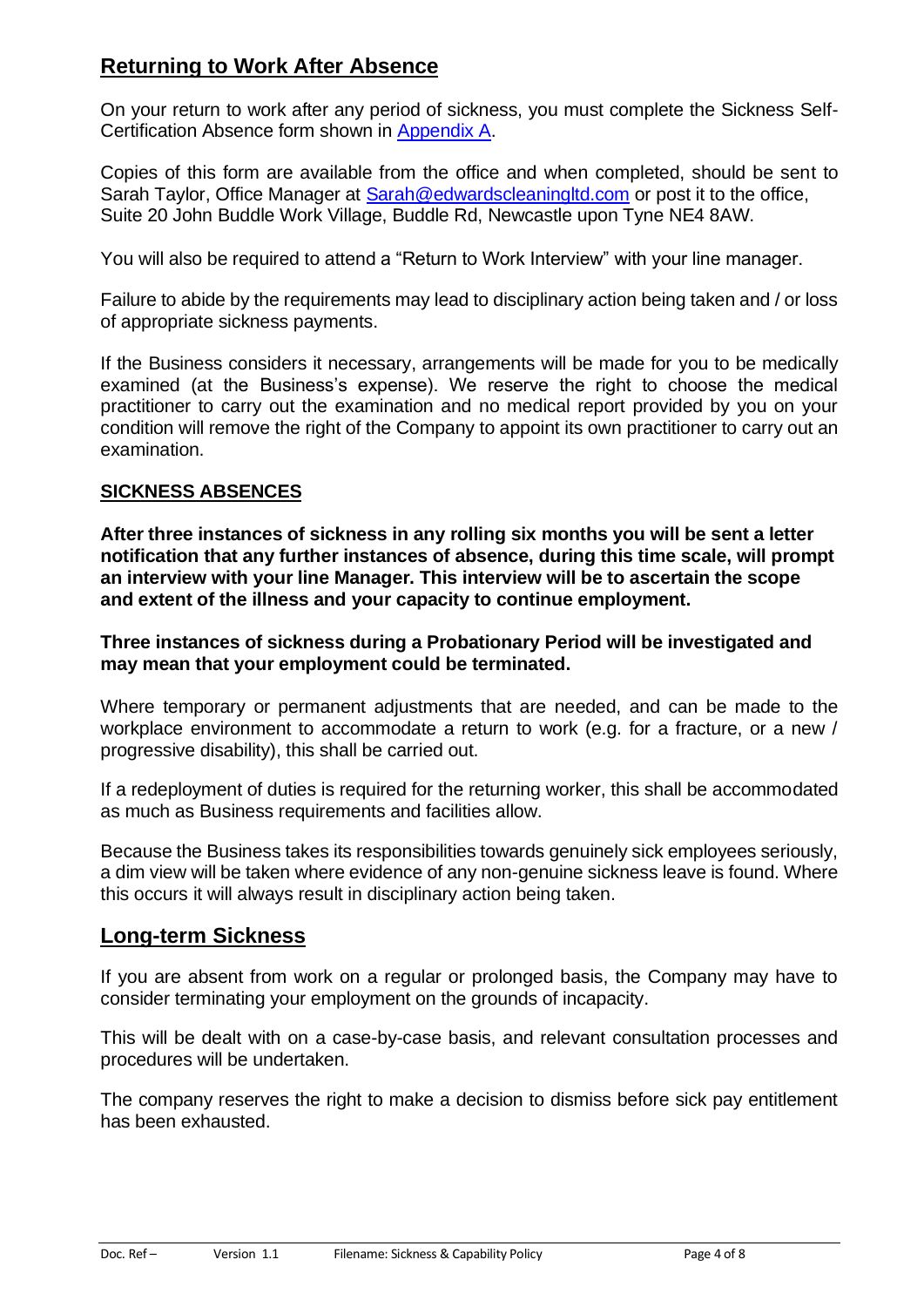## **The Employee's Capability**

Where you are unable to perform your job role to a satisfactory standard due to the role itself changing over time, or a change in personal circumstances – the business will do what it can to assist you in overcoming these difficulties.

Where capability issues have been identified, your line manager will discuss their concerns with you during an informal meeting.

At the meeting your line manager will discuss what level of performance is expected from you, and together, you should suggest options where changes could be made to ensure a resumption to a high standard of work performance.

### **Change of Role**

Where the role has changed (e.g. due to advancements in technology, government strategy or the requirements of service users); additional re-training and supervision may be required. Your line manager will make the necessary arrangements to begin this. Together, you will agree a realistic period of time in which to add the requisite skills and knowledge to match the requirements of the changed role.

### **Change of Personal Circumstances**

When you, or your family, are going through a period of difficult personal circumstances, your line manager will discuss with you ways in which the business can assist you, on a temporary basis (e.g. with additional time-off, temporary changes to working hours / days.) Again, the ability of the Business to do this will be based on operational and service requirements.

### **Dismissal**

Where efforts have been made to assist you in resuming your duties to a high standard and these have not been successful over the agreed period of time, your line manager will inform you and issue a final written warning. At this point, a further period of time will be agreed within which agreed improvements must be made.

If your performance is still not at the required standard after this second agreed period –and there are no exceptional reasons for this – the company will move forward with a formal dismissal, giving appropriate notice.

### **Appeal Procedure**

If it has been deemed necessary to terminate your employment, you are entitled to appeal against the decision. You should do this in writing, giving details of the grounds on which you feel an appeal is justified.

The appeal procedure will be conducted by someone not previously involved in the decision to dismiss so that they may consider the matter on an independent basis.

You may be accompanied by a fellow employee of your choice. You will be notified of the outcome of the appeal in writing, within five working days.

<span id="page-4-0"></span>If you do not agree with the decision of the appeal, you may be able to (in certain circumstances) take the matter to an industrial tribunal.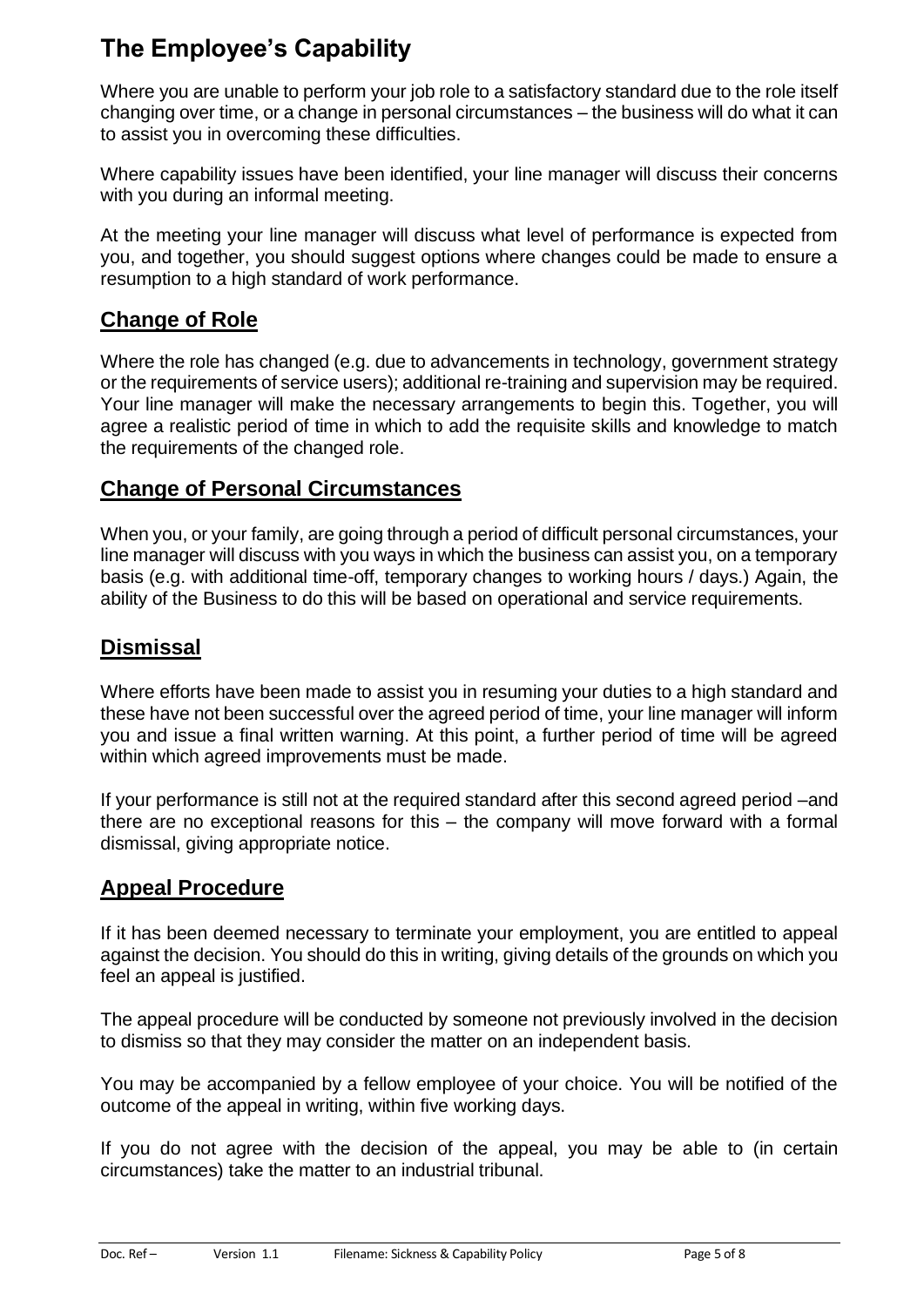### Appendix A

### Edwards Commercial Cleaning Services Ltd and Edwards Commercial Cleaning (North) Ltd .

### **Sickness Self-Certification Absence Form**

This form is to be completed on your return to work following any period of sickness of 5 working days or less to Sarah Taylor, Office Manager [Sarah@edwardscleaningltd.com](mailto:Sarah@edwardscleaningltd.com) or post it to the office, Suite 20 John Buddle Work Village, Buddle Rd, Newcastle upon Tyne NE4 8AW.

If you are returning to work after a sickness absence of more than seven days you should also provide a "Statement of Fitness for Work" Certificate to Sarah Taylor, Office Manager at [Sarah@edwardscleaningltd.com](mailto:Sarah@edwardscleaningltd.com) or post it to the office.

| Dates of sickness (including non-working days)                                                                                                                                                                             |                                                                                                                      |  |  |  |
|----------------------------------------------------------------------------------------------------------------------------------------------------------------------------------------------------------------------------|----------------------------------------------------------------------------------------------------------------------|--|--|--|
|                                                                                                                                                                                                                            |                                                                                                                      |  |  |  |
| To:                                                                                                                                                                                                                        |                                                                                                                      |  |  |  |
|                                                                                                                                                                                                                            |                                                                                                                      |  |  |  |
| Was a medical practitioner consulted? YES : NO<br>If yes please give details of:                                                                                                                                           |                                                                                                                      |  |  |  |
|                                                                                                                                                                                                                            |                                                                                                                      |  |  |  |
|                                                                                                                                                                                                                            |                                                                                                                      |  |  |  |
|                                                                                                                                                                                                                            | <u> 1989 - Andrea Santa Andrea Santa Andrea Santa Andrea Santa Andrea Santa Andrea Santa Andrea Santa Andrea San</u> |  |  |  |
|                                                                                                                                                                                                                            |                                                                                                                      |  |  |  |
|                                                                                                                                                                                                                            |                                                                                                                      |  |  |  |
| <b>Declaration</b> I certify that I have been incapable of work due to my sickness on the above dates<br>and this information is true and accurate. I acknowledge false information will result in disciplinary<br>action. |                                                                                                                      |  |  |  |
| I give my employer permission to verify the above information.                                                                                                                                                             |                                                                                                                      |  |  |  |

Signed (Employee): \_\_\_\_\_\_\_\_\_\_\_\_\_\_\_\_\_\_\_\_\_\_\_\_\_\_\_\_\_ Date: \_\_\_\_\_\_\_\_\_\_\_\_\_\_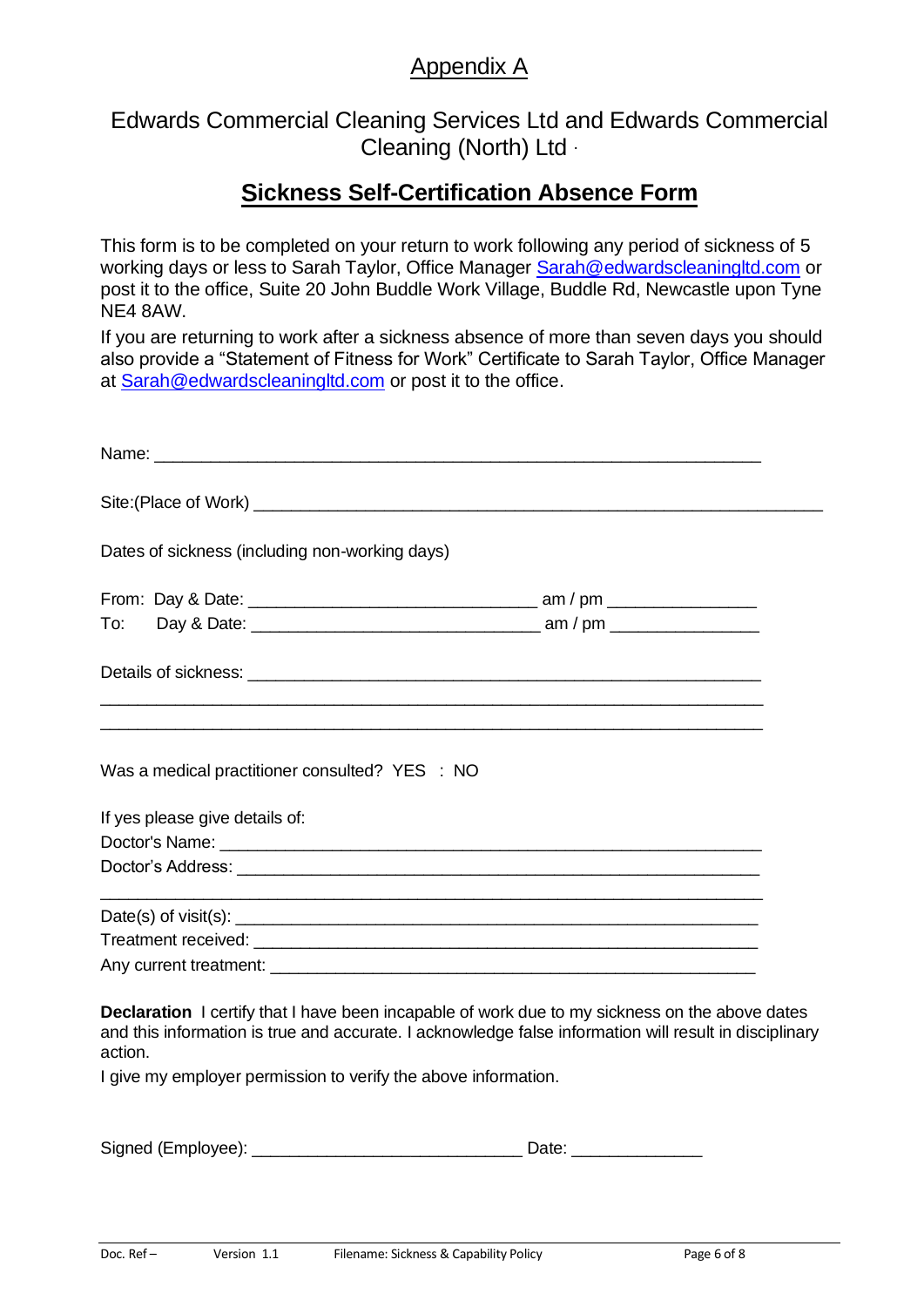## **RETURN TO WORK FORM**

### Edwards Commercial Cleaning Services Ltd and Edwards Commercial Cleaning (North) Ltd .

| Dates of sickness (including non-working days)                                                                                                                                               |
|----------------------------------------------------------------------------------------------------------------------------------------------------------------------------------------------|
|                                                                                                                                                                                              |
|                                                                                                                                                                                              |
| Did the Employee follow the correct sick absence reporting procedures__________________                                                                                                      |
| Total sick absence record over the last 6 months (including this period of sick absence)                                                                                                     |
|                                                                                                                                                                                              |
| Is the employee fit and/or certified to resume normal duties___________________________                                                                                                      |
| <b>Issues to Address &amp; Employee Response</b>                                                                                                                                             |
| How are you feeling now? Do you feel that you are in a position to carry out your normal hours and<br>duties?                                                                                |
|                                                                                                                                                                                              |
| Is there anything regarding your medication we should be aware of ?<br><u> 1989 - Johann Harry Harry Harry Harry Harry Harry Harry Harry Harry Harry Harry Harry Harry Harry Harry Harry</u> |
| Is this absence part of an overall pattern, if yes please explain __________________________________                                                                                         |